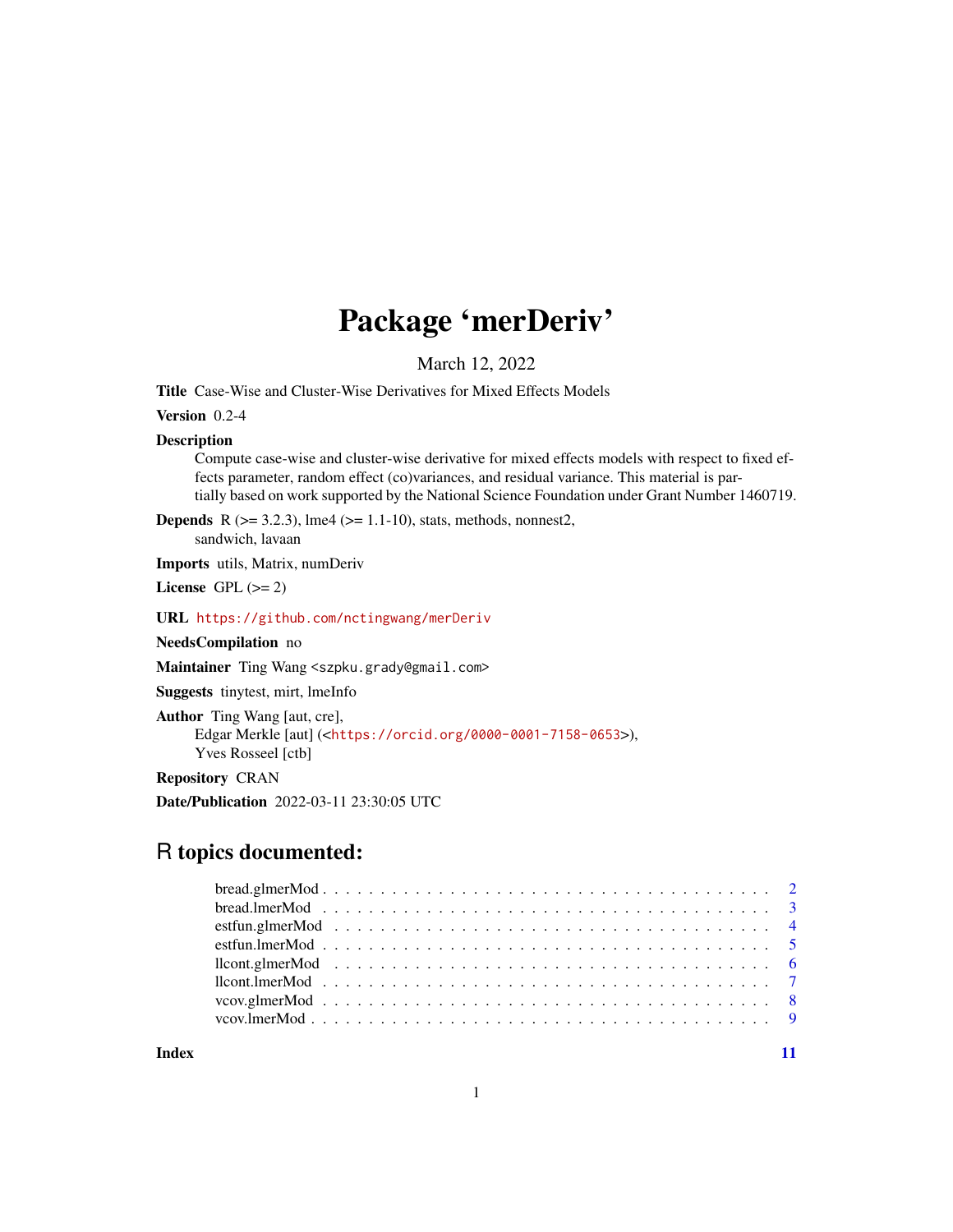<span id="page-1-0"></span>

#### Description

This function calculates the bread component of the Huber-White sandwich estimator (variance covariance matrix multiplied by the number of clusters) for a generalized linear mixed effects model of class [glmerMod](#page-0-0).

#### Usage

## S3 method for class 'glmerMod'  $break(x, \ldots)$ 

#### Arguments

|                         | An object of class glmer Mod.                                                                       |
|-------------------------|-----------------------------------------------------------------------------------------------------|
| $\cdot$ $\cdot$ $\cdot$ | additional arguments, including full and ranpar (full $=$ FALSE, ranpar $=$ "var";<br>see details). |

#### Value

A *p* by *p* "bread" matrix for the Huber-White sandwich estimator (variance-covariance matrix based on observed Fisher information multiplied by the number of clusters), where *p* represents the number of parameters. If full = FALSE, returns the variance-covariance matrix of only fixed effect parameters. If full = TRUE , returns the variance-covariance matrix for all fitted parameters (including fixed effect parameters, random effect (co)variances, and residual variance. If ranpar = "var", the random effects are parameterized as variance/covariance; If ranpar = "sd", the random effects are parameterized as standard deviation/correlation; If ranpar = "theta", the random effects are parameterized as components of Cholesky decomposition.

#### References

Douglas Bates, Martin Maechler, Ben Bolker, Steve Walker (2015). Fitting Linear Mixed-Effects Models Using lme4. *Journal of Statistical Software*, 67(1), 1-48. doi: [10.18637/jss.v067.i01.](https://doi.org/10.18637/jss.v067.i01)

Zeileis, A. (2006). Object-Oriented Computation of Sandwich Estimators. Journal of Statistical Software, 16(9), 1-16. <https://www.jstatsoft.org/v16/i09/>

#### Examples

```
## Not run:
# The cbpp example
data(finance, package = "smdata")
lme4fit <- glmer(corr ~ jmeth + (1 | item), data = finance,
                 family = binomial, nAGQ = 20)
```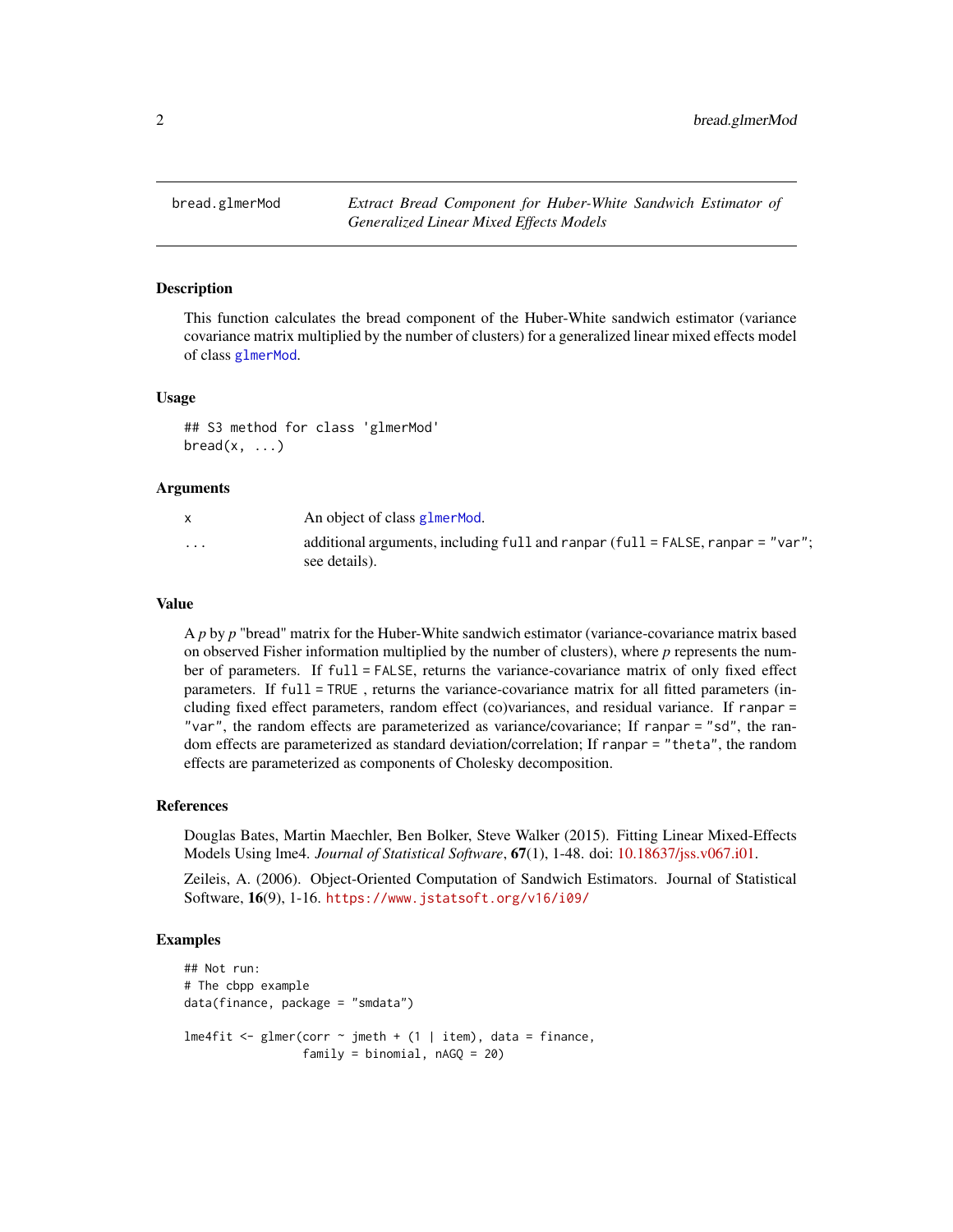```
# bread component for all parameters
bread(lme4fit, full = TRUE, ranpar = "var")
## End(Not run)
```
bread.lmerMod *Extract Bread Component for Huber-White Sandwich Estimator of Linear Mixed Effects Models*

#### Description

This function calculates the bread component of the Huber-White sandwich estimator (variance covariance matrix multiplied by the number of clusters) for a linear mixed effects model of class [lmerMod](#page-0-0).

#### Usage

## S3 method for class 'lmerMod'  $break(x, \ldots)$ 

#### Arguments

|          | An object of class <b>lmerMod.</b>                                             |
|----------|--------------------------------------------------------------------------------|
| $\cdots$ | additional arguments, including full information, and ranpar $(full = FALSE$ , |
|          | information = "expected" and ranpar = " $var$ " are default; see details).     |

#### Value

A *p* by *p* "bread" matrix for the Huber-White sandwich estimator (variance-covariance matrix multiplied by the number of clusters), where *p* represents the number of parameters. If full = FALSE, returns the variance-covariance matrix of only fixed effect parameters. If full = TRUE , returns the variance-covariance matrix for all fitted parameters (including fixed effect parameters, random effect (co)variances, and residual variance. If information = "expected", the variance-covariance matrix is based on the inversion of Fisher information matrix. If information = "observed", the variance-covariance matrix is based on the observed Fisher information, which is the negative of Hessian matrix. If ranpar = "var", the random effects are parameterized as variance/covariance; If ranpar = "sd", the random effects are parameterized as standard deviation/correlation.

#### References

Wang, T. & Merkle, E. C. (2018). Derivative Computations and Robust Standard Errors for Linear Mixed Effects Models in lme4. *Journal of Statistical Software*, 87(1), 1-16. doi: [10.18637/](https://doi.org/10.18637/jss.v087.c01) [jss.v087.c01](https://doi.org/10.18637/jss.v087.c01)

Zeileis, A. (2006). Object-Oriented Computation of Sandwich Estimators. Journal of Statistical Software, 16(9), 1-16. <https://www.jstatsoft.org/v16/i09/>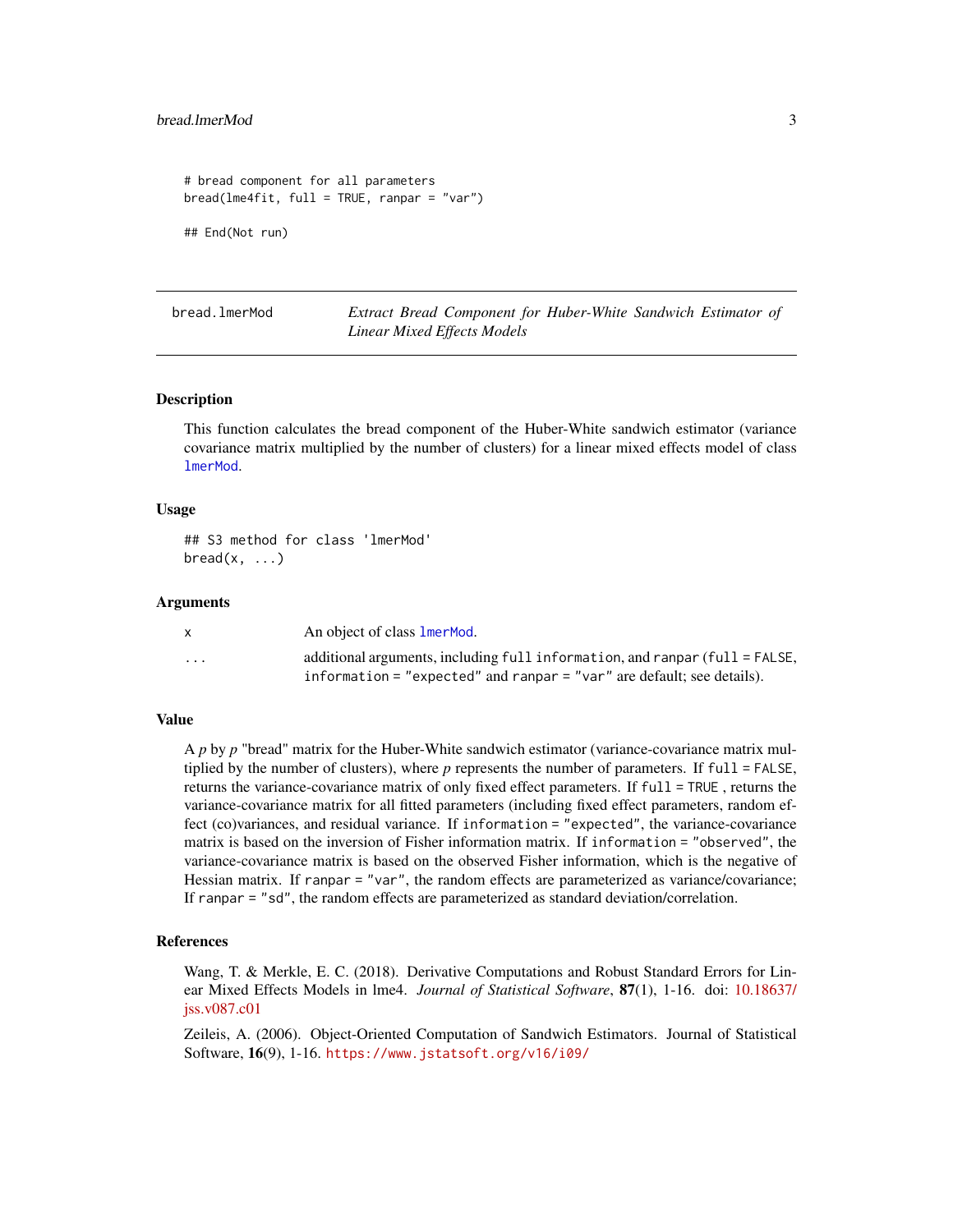```
## Not run:
# The sleepstudy example
lme4fit <- lmer(Reaction ~ Days + (Days|Subject), sleepstudy, REML = FALSE)
# bread component for all parameters
bread(lme4fit, full = TRUE, information = "expected", ranpar = "var")
## End(Not run)
```

| estfun.glmerMod | <b>Extract Cluster-wise Derivatives for Generalized Linear Mixed Effects</b> |
|-----------------|------------------------------------------------------------------------------|
|                 | Models                                                                       |

#### Description

A function for extracting the cluster-wise derivatives of a generalized linear mixed effects models fitted via lme4. This function returns the cluster-wise scores, evaluated at the ML estimates.

#### Usage

## S3 method for class 'glmerMod' estfun(x, ...)

#### Arguments

|                      | An object of class glmer Mod.                                                         |
|----------------------|---------------------------------------------------------------------------------------|
| $\ddot{\phantom{0}}$ | Additional arguments, including ranpar (ranpar = "var" is default; see de-<br>tails). |

#### Value

A *g* by *p* score matrix, corresponding to *g* clusters and *p* parameters. For models with multiple clustering variables (three-level models, crossed random effects), an error is thrown. If ranpar = "var", the random effects are parameterized as variance/covariance; If ranpar = "sd", the random effects are parameterized as standard deviation/correlation; If ranpar = "theta", the random effects are parameterized as components of Cholesky decomposition.

#### References

Douglas Bates, Martin Maechler, Ben Bolker, Steve Walker (2015). Fitting Linear Mixed-Effects Models Using lme4. *Journal of Statistical Software*, 67(1), 1-48. doi: [10.18637/jss.v067.i01.](https://doi.org/10.18637/jss.v067.i01)

<span id="page-3-0"></span>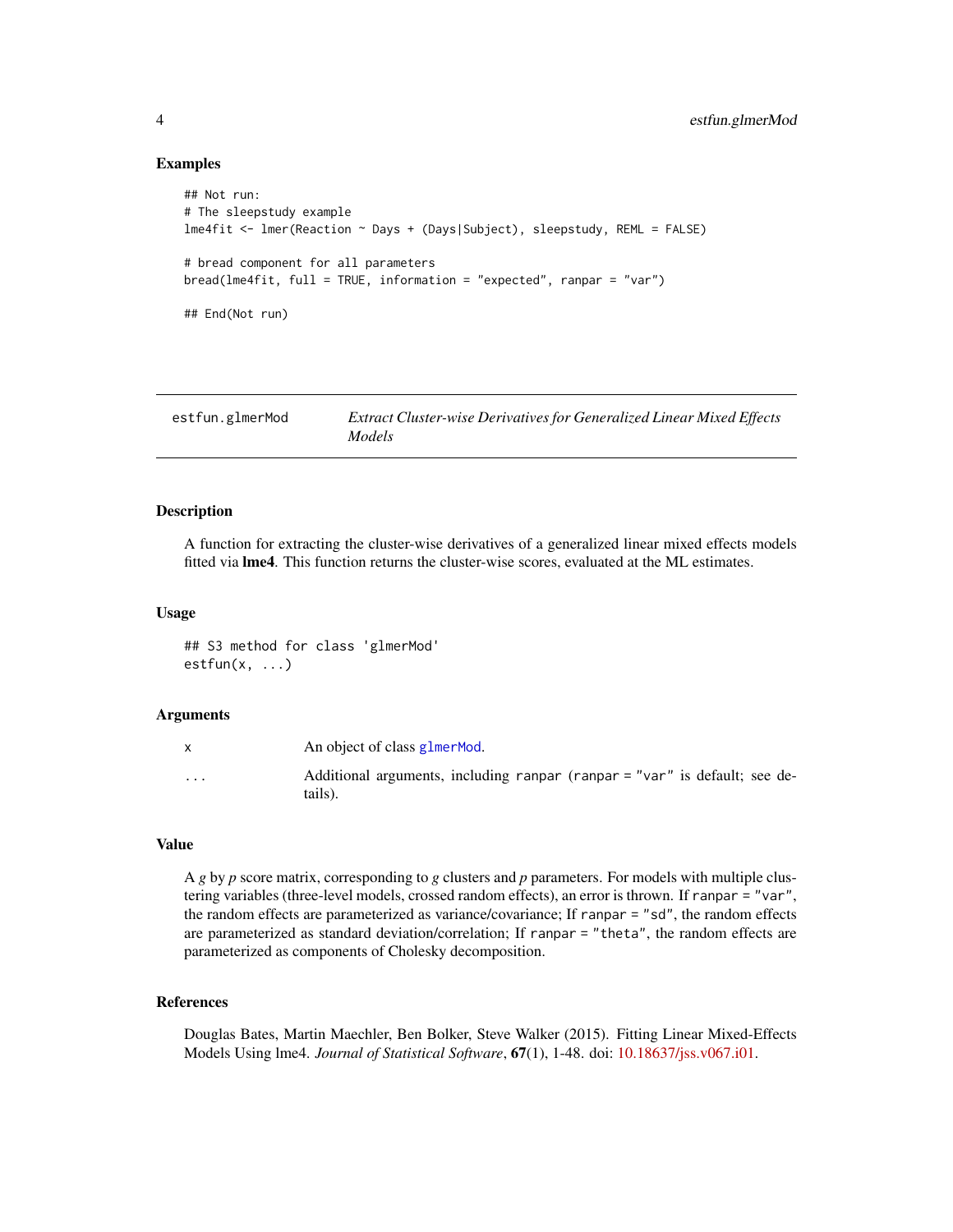#### <span id="page-4-0"></span>estfun.lmerMod 5

#### Examples

```
## Not run:
data(finance, package = "smdata")
lme4fit <- glmer(corr \sim jmeth + (1 | item), data = finance,
                 family = binomial, nAGQ = 20)# clusterwise scores
estfun(lme4fit, ranpar = "var")
## End(Not run)
```

| estfun.lmerMod | Extract Case-wise and Cluster-wise Derivatives for Linear Mixed Ef- |
|----------------|---------------------------------------------------------------------|
|                | <i>fects Models</i>                                                 |

#### Description

A function for extracting the case-wise and cluster-wise derivatives of a linear mixed effects models fitted via lme4. This function returns the case-wise and cluster-wise scores, evaluated at the ML estimates.

#### Usage

## S3 method for class 'lmerMod'  $estfun(x, \ldots)$ 

#### Arguments

|          | An object of class <b>lmerMod.</b>                                                                               |
|----------|------------------------------------------------------------------------------------------------------------------|
| $\cdots$ | additional arguments, including level and ranpar $(level = 2$ and ranpar $=$<br>"var" are default; see details). |

#### Value

If level  $= 2$ , a *g* by *p* score matrix, corresponding to *g* clusters and *p* parameters. If level  $= 1$ , a *n* by *p* score matrix, corresponding to *n* observations and *p* parameters. For models with multiple clustering variables (three-level models, crossed random effects), an error is thrown if level = 2. If ranpar = "var", the random effects are parameterized as variance/covariance; If ranpar = "sd", the random effects are parameterized as standard deviation/correlation.

#### References

Wang, T. & Merkle, E. C. (2018). Derivative Computations and Robust Standard Errors for Linear Mixed Effects Models in lme4. *Journal of Statistical Software*, 87(1), 1-16. doi: [10.18637/](https://doi.org/10.18637/jss.v087.c01) [jss.v087.c01](https://doi.org/10.18637/jss.v087.c01)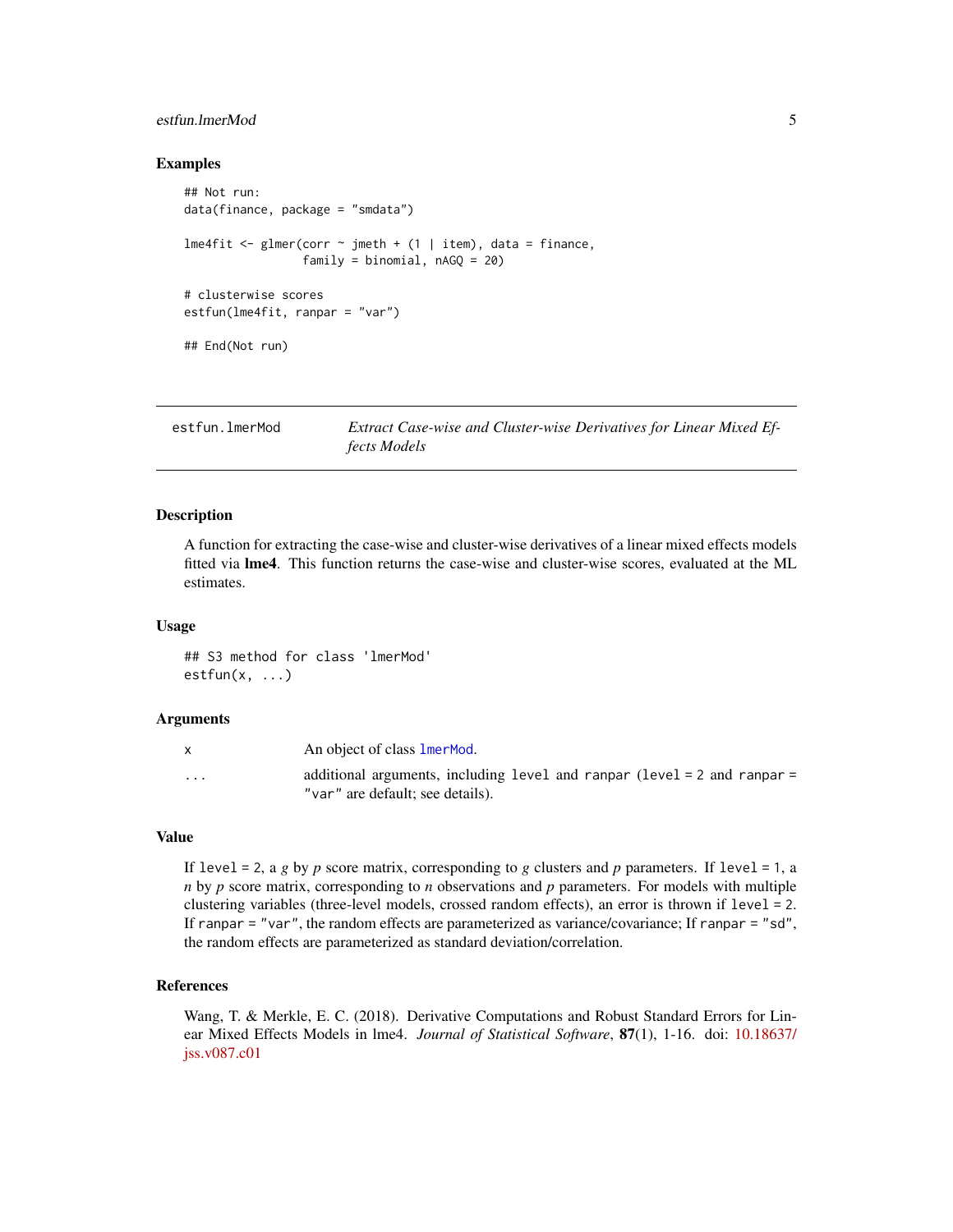```
## Not run:
# The sleepstudy example
lme4fit <- lmer(Reaction ~ Days + (Days|Subject), sleepstudy, REML = FALSE)
# casewise scores
estfun(lme4fit, level = 1, ranpar = "var")
# clusterwise scores
estfun(lme4fit, level = 2, ranpar = "sd")
## End(Not run)
```
llcont.glmerMod *Extract Cluster-wise Log Likelihoods for Generalized Linear Mixed Effects Models*

#### Description

A function for extracting the cluster-wise log likelihoods of a generalized linear mixed effects model fitted via lme4. This function returns the cluster-wise log likelihoods, evaluated at the ML estimates.

#### Usage

## S3 method for class 'glmerMod'  $llcont(x, \ldots)$ 

#### Arguments

| X        | An object of class glmerMod. |
|----------|------------------------------|
| $\cdots$ | Additional arguments.        |

#### Value

A vector of log-likelihoods whose length is the number of clusters.

#### References

Douglas Bates, Martin Maechler, Ben Bolker, Steve Walker (2015). Fitting Linear Mixed-Effects Models Using lme4. *Journal of Statistical Software*, 67(1), 1-48. doi: [10.18637/jss.v067.i01.](https://doi.org/10.18637/jss.v067.i01)

Merkle, E. C., You, D. and Preacher, K. J., 2016. Testing Nonnested Structural Equation Models. *Psychological Methods*, 21(2), 151. <https://arxiv.org/pdf/1402.6720v3>

<span id="page-5-0"></span>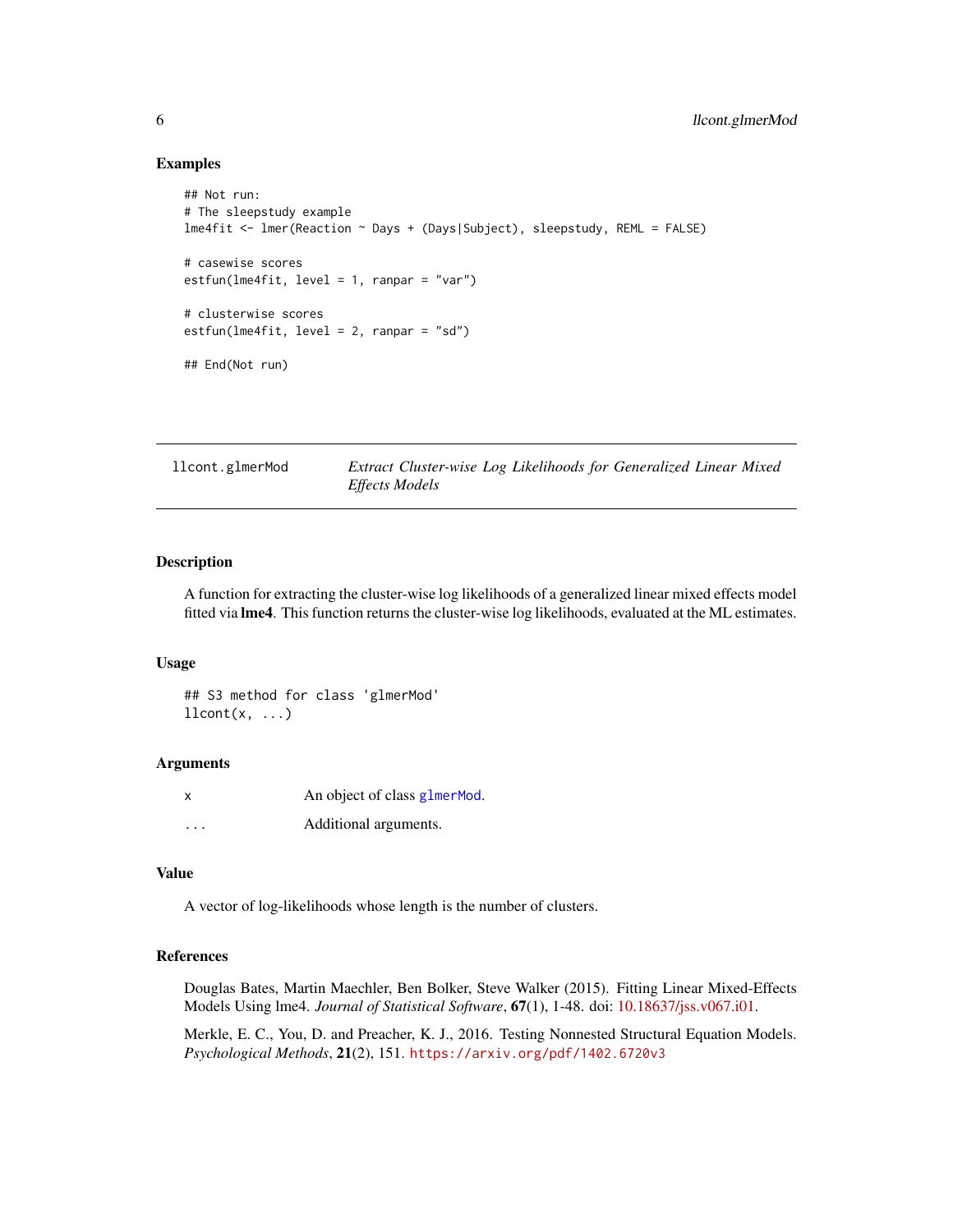#### <span id="page-6-0"></span>llcont.lmerMod 7

#### Examples

```
## Not run:
data(finance, package="smdata")
lme4fit <- glmer(corr \sim jmeth + (1 | item), data = finance,
                 family = binomial, nAGQ = 20)# clusterwise log likelihood
llcont(lme4fit)
## End(Not run)
```
llcont.lmerMod *Extract Case-wise Log Likelihoods for Linear Mixed Effects Models*

#### Description

A function for extracting the case-wise log likelihoods of a linear mixed effects model fitted via lme4. This function returns the case-wise log likelihoods, evaluated at the ML estimates.

#### Usage

## S3 method for class 'lmerMod'  $llcont(x, \ldots)$ 

#### Arguments

|                         | An object of class 1 mer Mod.                                              |
|-------------------------|----------------------------------------------------------------------------|
| $\cdot$ $\cdot$ $\cdot$ | additional arguments, including level (level = 2 is default; see details). |

#### Value

If level = 2, a vector of log-likelihoods whose length is the number of clusters. If level = 1, a vector of length *n*, containing log-likelihoods for all *n* observations.

#### References

Wang, T. & Merkle, E. C. (2018). Derivative Computations and Robust Standard Errors for Linear Mixed Effects Models in lme4. *Journal of Statistical Software*, 87(1), 1-16. doi: [10.18637/](https://doi.org/10.18637/jss.v087.c01) [jss.v087.c01](https://doi.org/10.18637/jss.v087.c01)

Merkle, E. C., You, D. and Preacher, K. J., 2016. Testing Nonnested Structural Equation Models. *Psychological Methods*, 21(2), 151. <https://arxiv.org/pdf/1402.6720v3>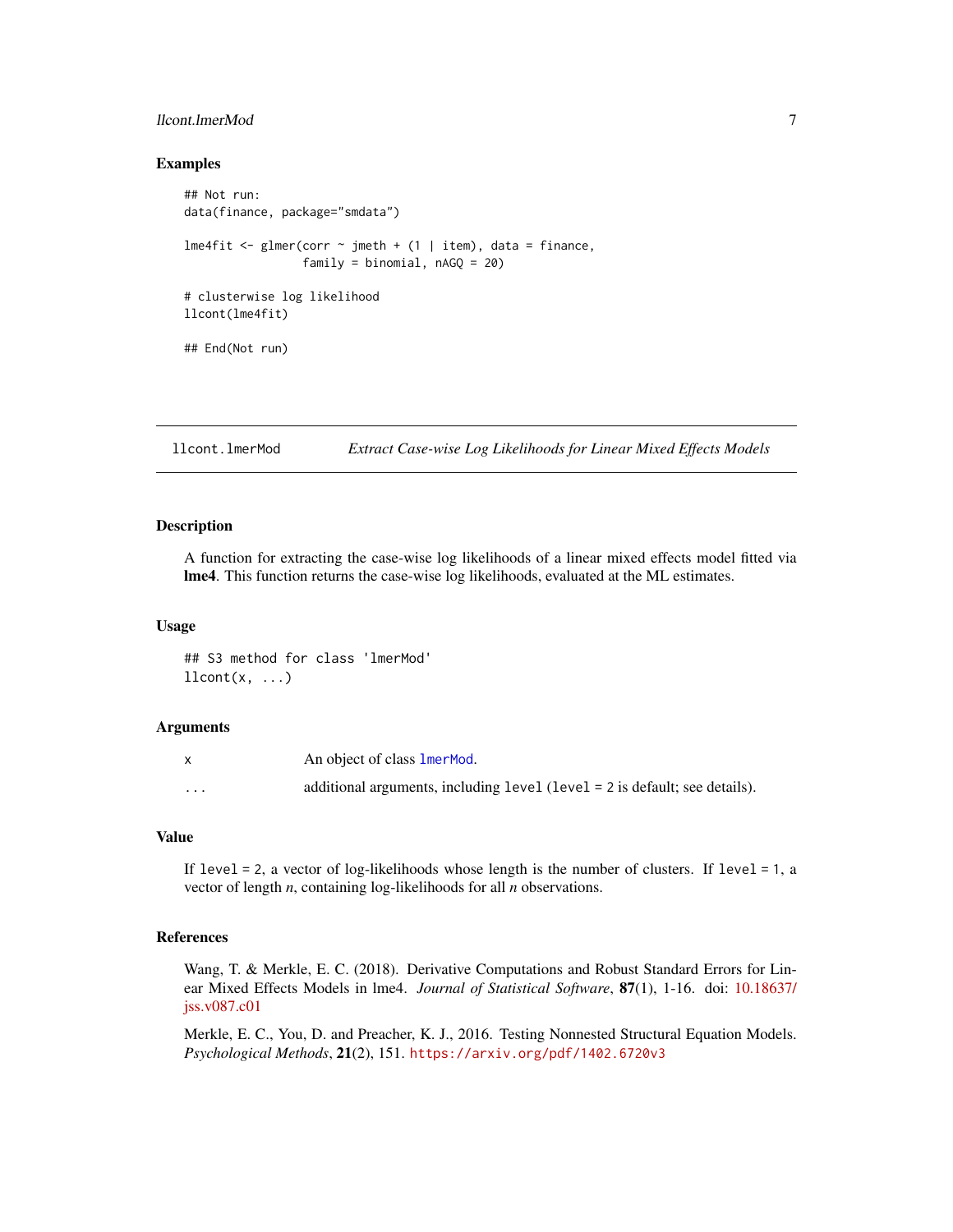```
## Not run:
# The sleepstudy example
lme4fit <- lmer(Reaction ~ Days + (Days|Subject), sleepstudy, REML = FALSE)
# clusterwise log likelihood
llcont(lme4fit)
## End(Not run)
```

| vcov.glmerMod | Extract Variance-Covariance Matrix of all Parameters for General- |
|---------------|-------------------------------------------------------------------|
|               | ized Linear Mixed Effects Models                                  |

#### Description

This function calculates the variance-covariance matrix for all parameters (fixed and random effect) in a generalized linear mixed effects model of class [glmerMod](#page-0-0).

#### Usage

## S3 method for class 'glmerMod' vcov(object, ...)

#### Arguments

| object   | An object of class glmer Mod.                                                                                    |
|----------|------------------------------------------------------------------------------------------------------------------|
| $\cdots$ | additional arguments, including full and ranpar $(full = FALEE$ and ranpar =<br>"var" are default; see details). |

#### Value

A  $p$  by  $p$  variance-covariance matrix, where  $p$  represents the number of parameters. If full = FALSE, returns the variance-covariance matrix of only fixed effect parameters. If full = TRUE, returns the variance-covariance matrix for all fitted parameters (including fixed effect parameters and random effect (co)variances). The variance-covariance matrix is based on the negative of Hessian matrix, which is extracted from lme4. If ranpar = "var", the random effects are parameterized as variance/covariance; If ranpar = "sd", the random effects are parameterized as standard deviation/correlation; If ranpar = "theta", the random effects are parameterized as components of Cholesky decomposition.

#### References

Douglas Bates, Martin Maechler, Ben Bolker, Steve Walker (2015). Fitting Linear Mixed-Effects Models Using lme4. *Journal of Statistical Software*, 67(1), 1-48. doi: [10.18637/jss.v067.i01.](https://doi.org/10.18637/jss.v067.i01)

<span id="page-7-0"></span>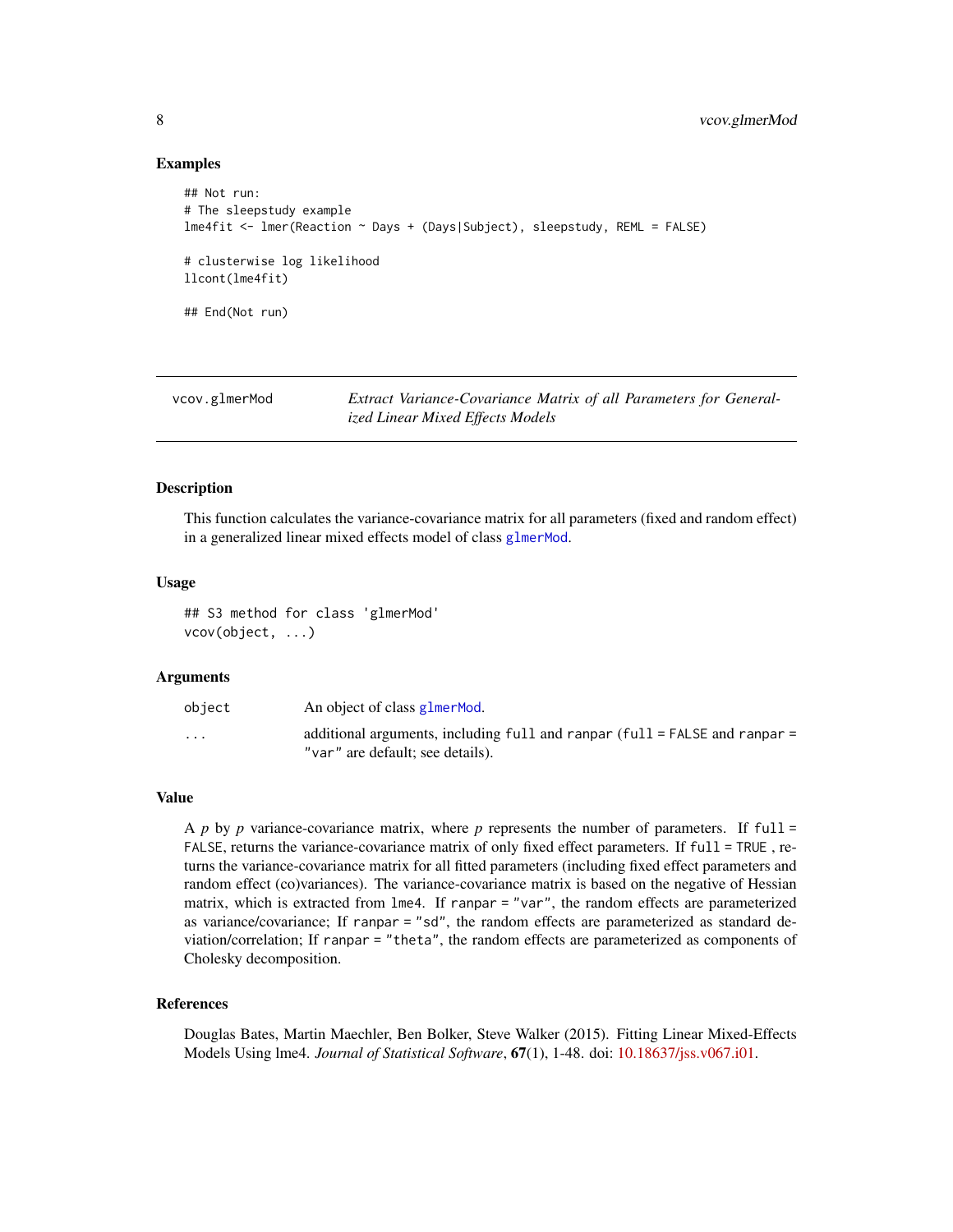#### <span id="page-8-0"></span>vcov.lmerMod 9

#### Examples

```
## Not run:
# The cbpp example
data(finance, package="smdata")
lme4fit \leq glmer(corr \sim jmeth + (1 | item), data = finance,
                 family = binomial, nAGQ = 20)# variance covariance matrix for all parameters
vcov(Ime4fit, full = TRUE, ranpar = "var")## End(Not run)
```

| vcov.lmerMod | Extract Variance-Covariance Matrix of all Parameters for Linear |  |  |
|--------------|-----------------------------------------------------------------|--|--|
|              | Mixed Effects Models                                            |  |  |

#### Description

This function calculates the variance-covariance matrix for all parameters (fixed, random effect, and residual) in a linear mixed effects model of class [lmerMod](#page-0-0).

#### Usage

## S3 method for class 'lmerMod' vcov(object, ...)

#### Arguments

| object                  | An object of class 1 mer Mod.                                                     |
|-------------------------|-----------------------------------------------------------------------------------|
| $\cdot$ $\cdot$ $\cdot$ | additional arguments, including $full$ , information and ranpar $(full = FALSE$ , |
|                         | information = "expected" and ranpar = " $var$ " are default: see details).        |

#### Value

A *p* by *p* variance-covariance matrix, where *p* represents the number of parameters. If full = FALSE, returns the variance-covariance matrix of only fixed effect parameters. If full = TRUE , returns the variance-covariance matrix for all fitted parameters (including fixed effect parameters, random effect (co)variances, and residual variance. If information = "expected", the variance-covariance matrix is based on the inversion of Fisher information matrix. If information = "observed", the variance-covariance matrix is based on the observed Fisher information, which is the negative of Hessian matrix. If ranpar = "var", the random effects are parameterized as variance/covariance; If ranpar = "sd", the random effects are parameterized as standard deviation/correlation.

#### References

Wang, T. & Merkle, E. C. (2018). Derivative Computations and Robust Standard Errors for Linear Mixed Effects Models in lme4. *Journal of Statistical Software*, 87(1), 1-16. doi: [10.18637/](https://doi.org/10.18637/jss.v087.c01) [jss.v087.c01](https://doi.org/10.18637/jss.v087.c01)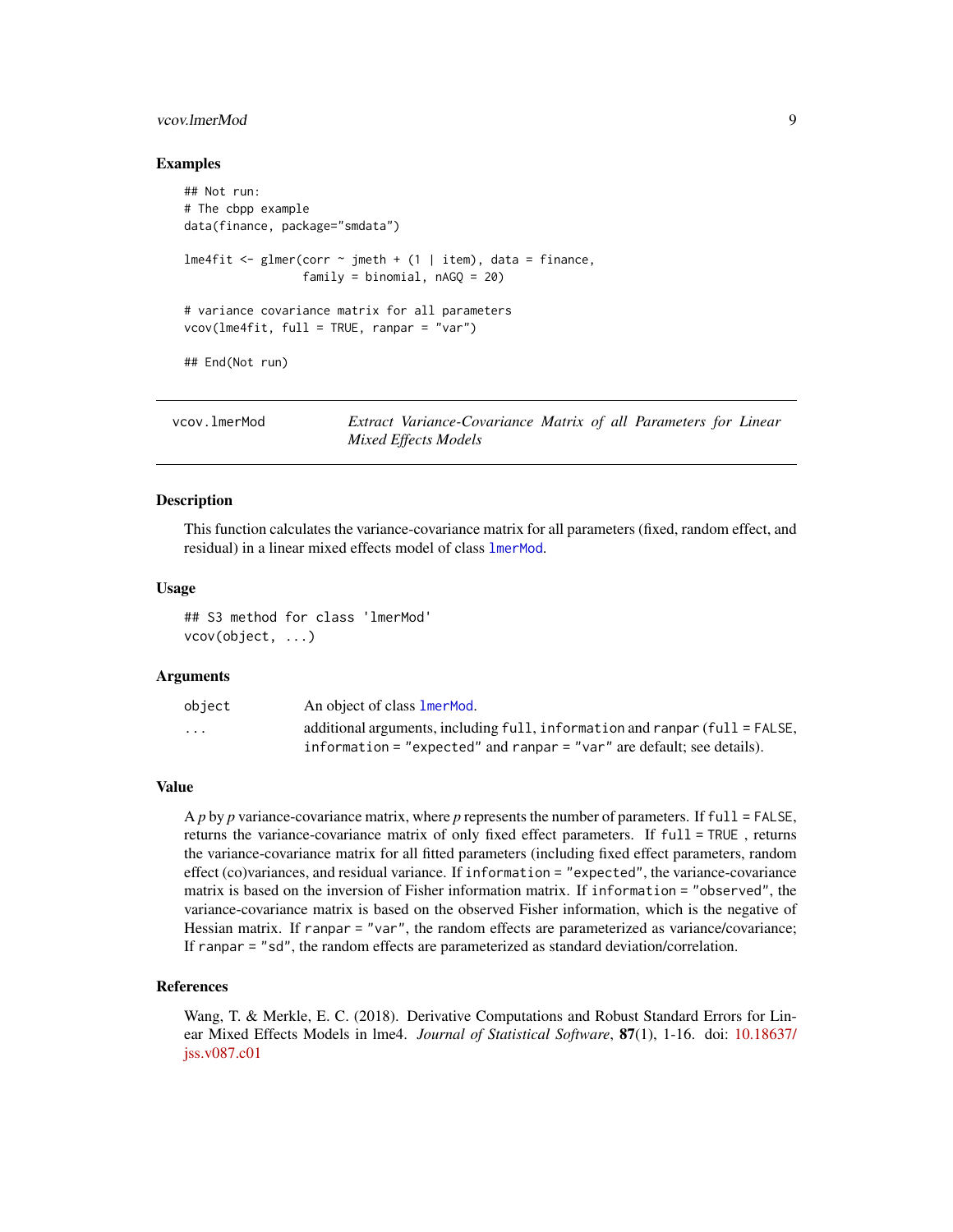```
## Not run:
# The sleepstudy example
lme4fit <- lmer(Reaction ~ Days + (Days|Subject), sleepstudy, REML = FALSE)
# variance covariance matrix for all parameters
vcov(lme4fit, full = TRUE, ranpar = "var")
## End(Not run)
```